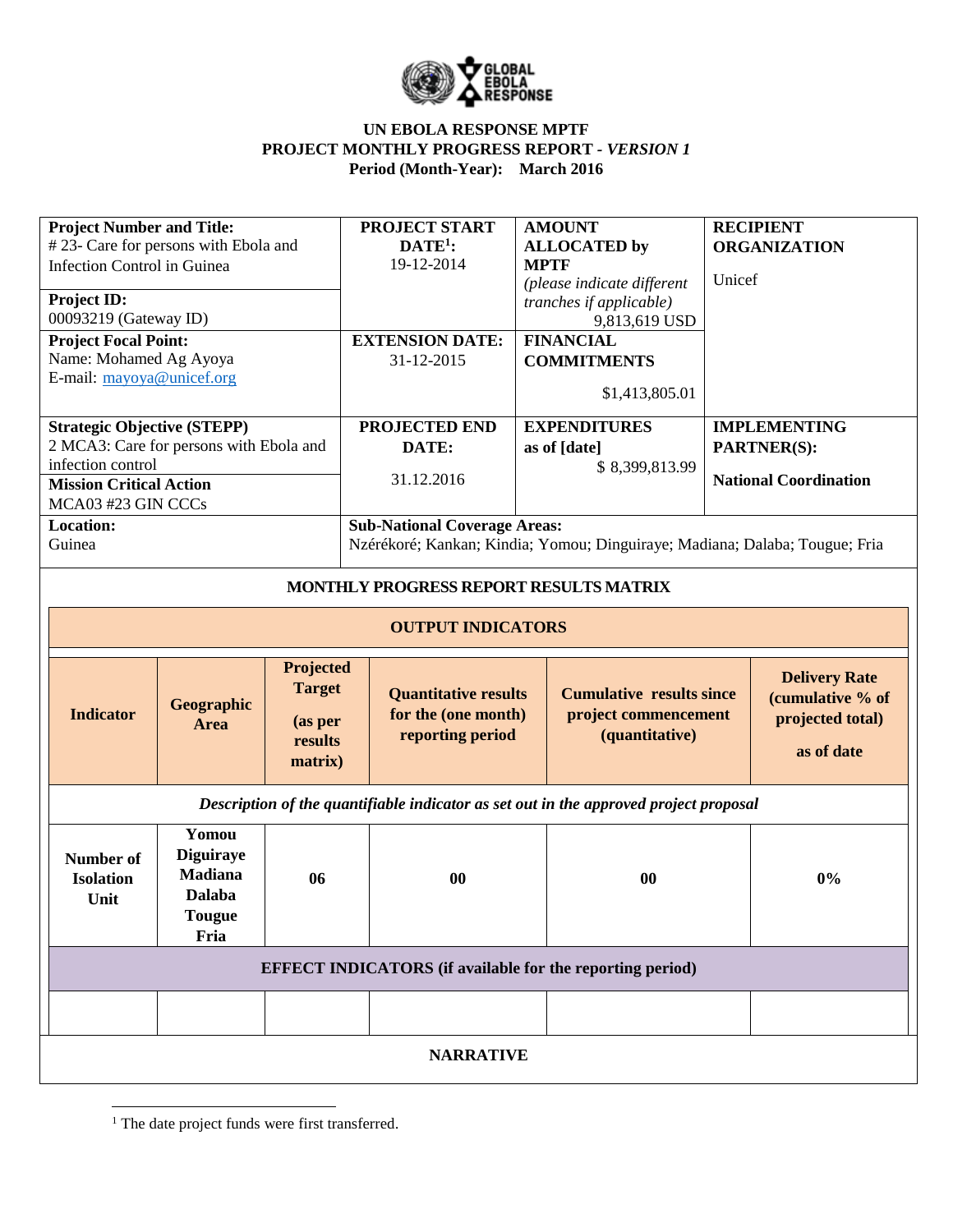

#### **Situation Update**

On 29 December 2015, the World Health organization (WHO) declared the end of Ebola virus transmission in Guinea after 42 days had passed since the last confirmed case tested negative for the second time. Since then, Guinea has entered a 90-day period of heightened surveillance to ensure rapid identification of any new cases. Unfortunatly on February 29, three people from the same family died consecutively in Koropara, which is a sub-prefecture located at 91 km from Nzérékoré city in Forest Guinea. A 38 year old woman, her husband and his second wife were all buried unsafely by their communities. In Guinea, the last case tested negative for Ebola virus for the second time on 19 April. The country declared an end to Ebola virus transmission on 1 June. All key partners, including UNICEF are now reenergizing their support to the country in its efforts towards a stronger and more resilient health and community systems. Full implementation of the health sector recovery agenda has shed the light on the critical importance of the ongoing construction of the 6 epidemiologic centers.

#### **Key Achievements**

For the construction of 6 epidemiologic centers, the following points have to be highlighted: Works are on track according and at the ending phase estimated to 90% of achievement

#### *Works in Yomou*



*Works in Dinguiraye*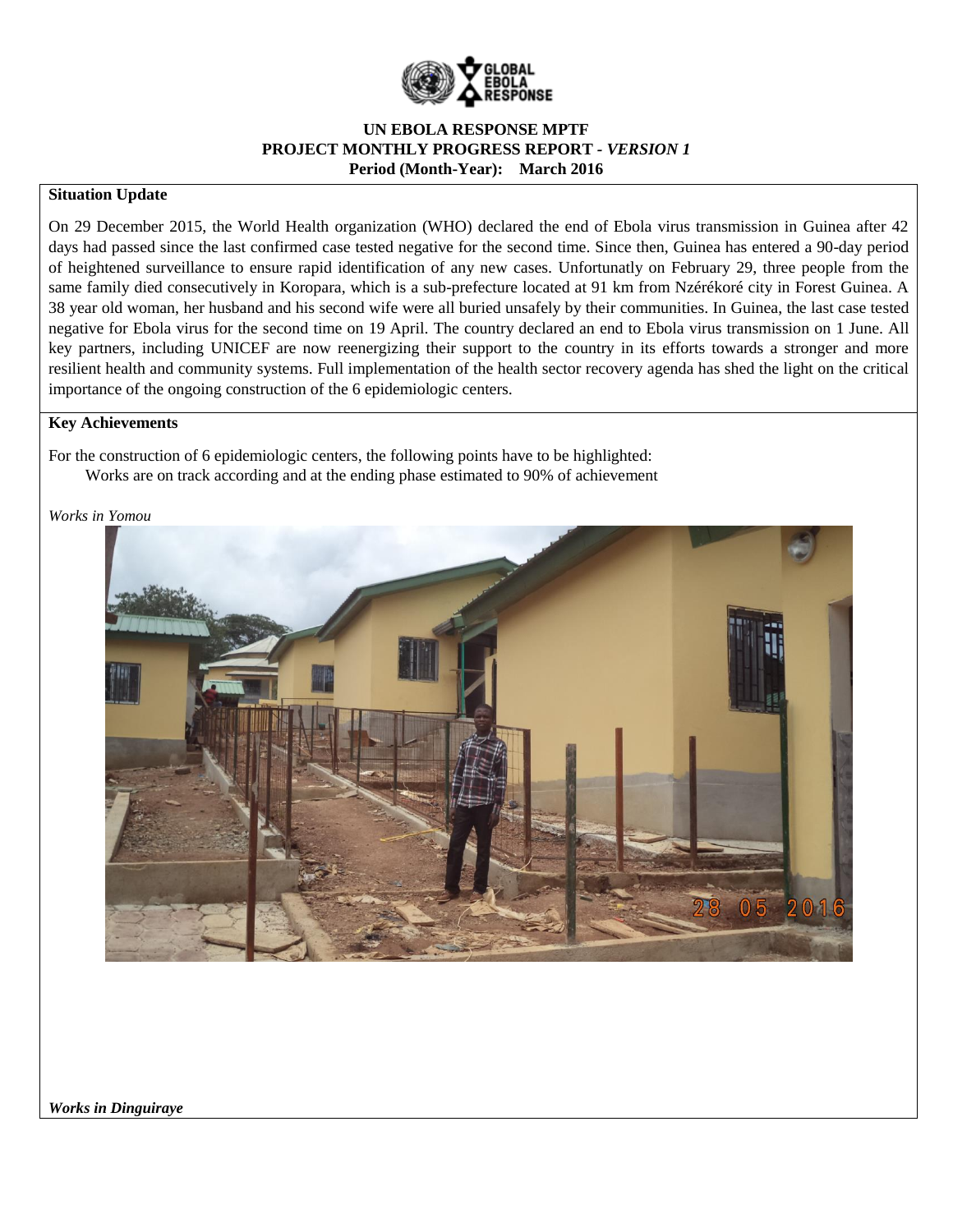



*Works in Mandiana*



**Works in Fria**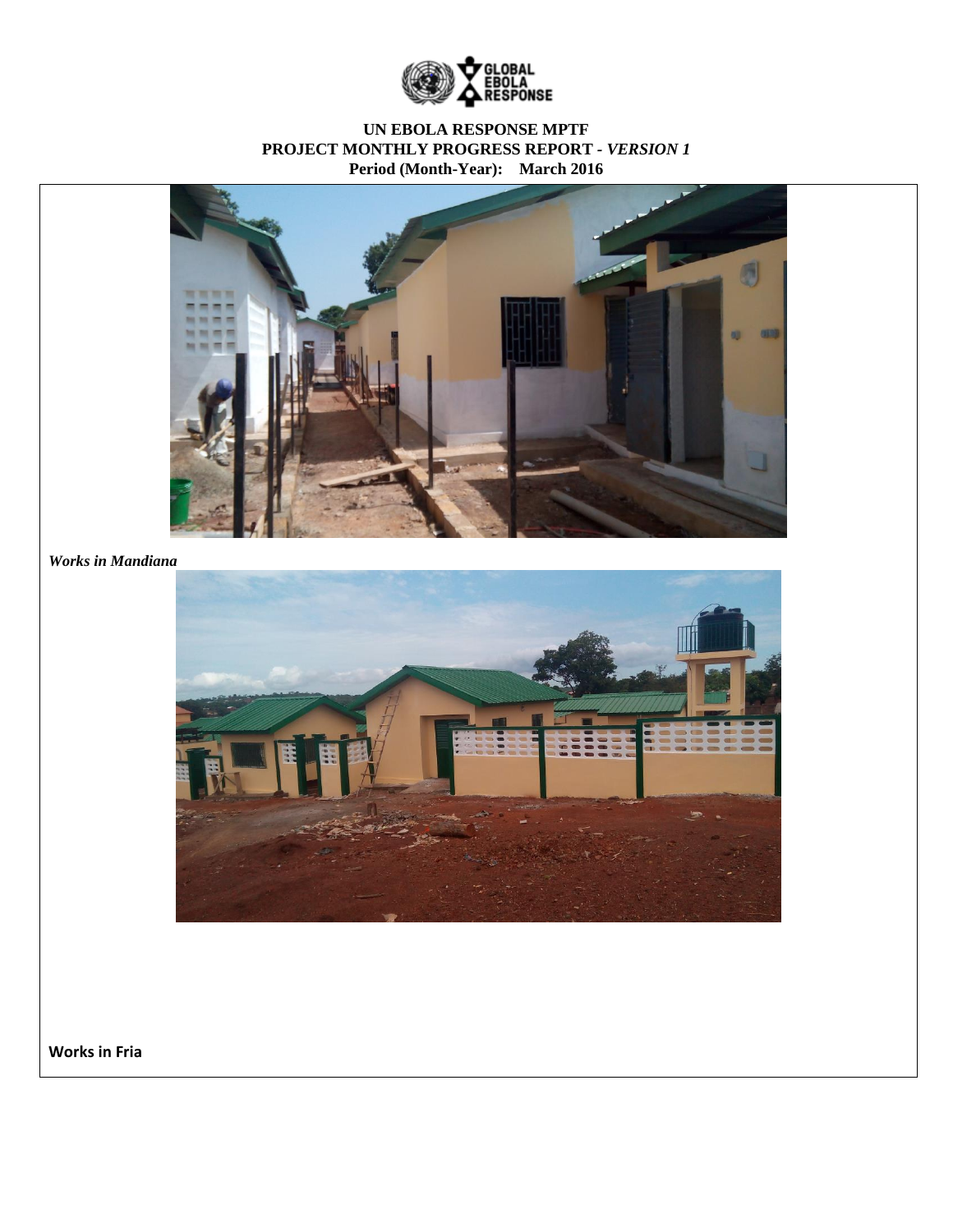



# **Works in Dalaba**



**Works in Tougue**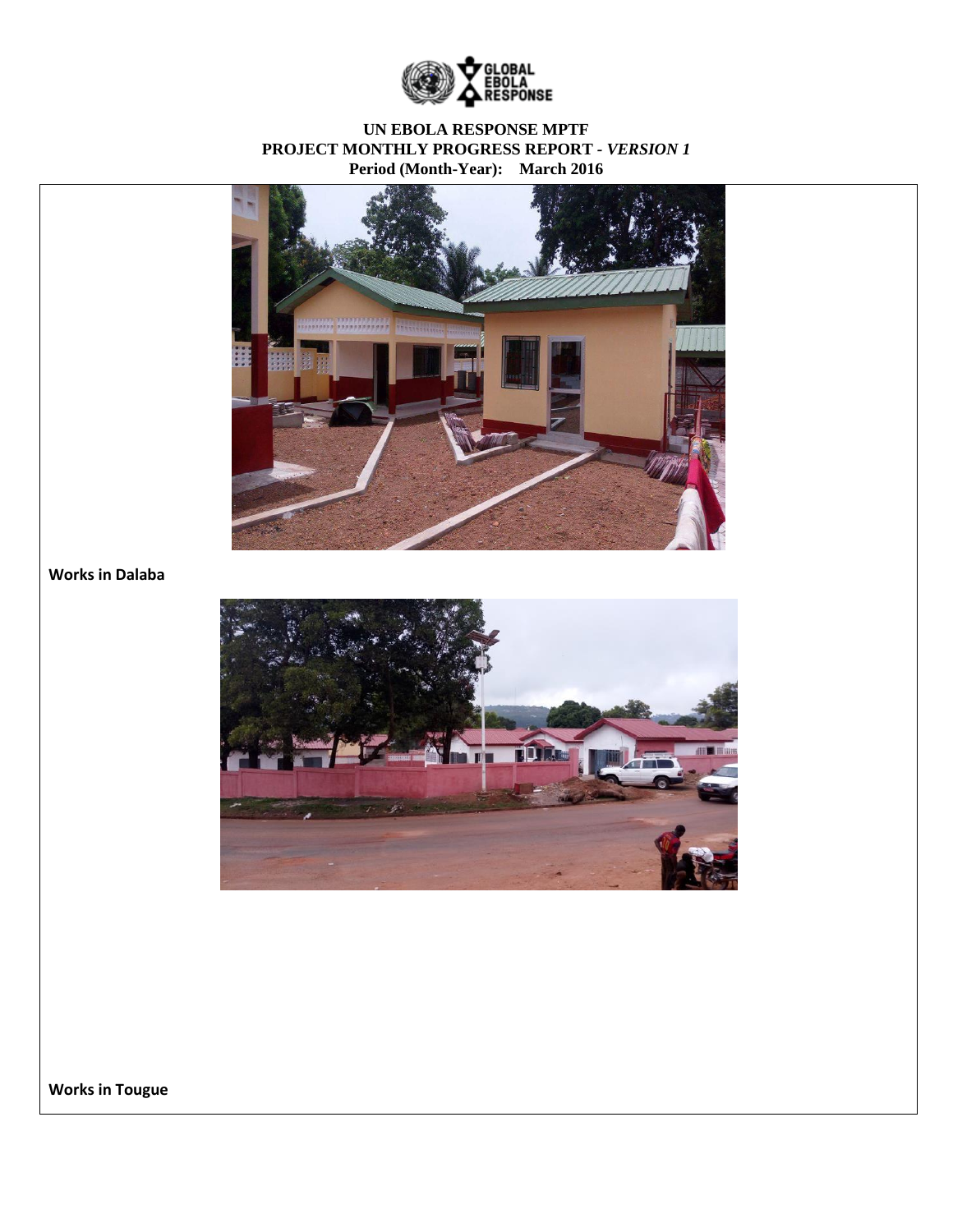



#### **Delays or Deviations**

According on the construction contracts, the duration of construction period is 5 months. The 6 centers are expected to be completed in May 2017. During construction period the payments will be done following the work progress, including the payment after completion of works

After the completion of work, the 1 year guarantee period will start. A final payment (10% of total amount) will be paid at the end of guarantee period (around may 2017). Previous retention money amount is 345,329 USD.

# **Works progress**

| Yomou      | The major works are focused on foundations, masonry, carpentry and roofing, tiling and plastering are<br>completed for all buildings. The painting of buildings is at 70 % of completion and the layout of the yard at<br>40 %. Plumbing and sanitary works in progress at 90 % and the electrification at about 85%. Staff and<br>materials needed for completion are available and sufficient. The company is slightly delayed on the<br>estimated schedule of construction. The work already carried out are in compliance with the technical<br>requirements and standards. |
|------------|---------------------------------------------------------------------------------------------------------------------------------------------------------------------------------------------------------------------------------------------------------------------------------------------------------------------------------------------------------------------------------------------------------------------------------------------------------------------------------------------------------------------------------------------------------------------------------|
| Dinguiraye | The work related to foundations, masonry, carpentry and roofing and plastering are completed for all<br>buildings. The painting of buildings is 40 % completion and the layout of the yard at 60 %. Plumbing and<br>sanitary works in progress at 80 % and the electrification of the buildings at 90% buildings. The staff and<br>materials needed for completion are available but insufficient. The company behind the provisional schedule<br>of the site. The work already carried out are in compliance with the technical requirements and standards.                    |
| Mandiana   | The work of foundations, masonry, carpentry and roofing, tiling and plastering are completed for all<br>buildings. The painting of buildings is 90% and the layout of the yard at 60 %. Plumbing and sanitary works<br>in progress at 95 % and the electrification of the buildings at 95%. The staff and materials needed for                                                                                                                                                                                                                                                  |